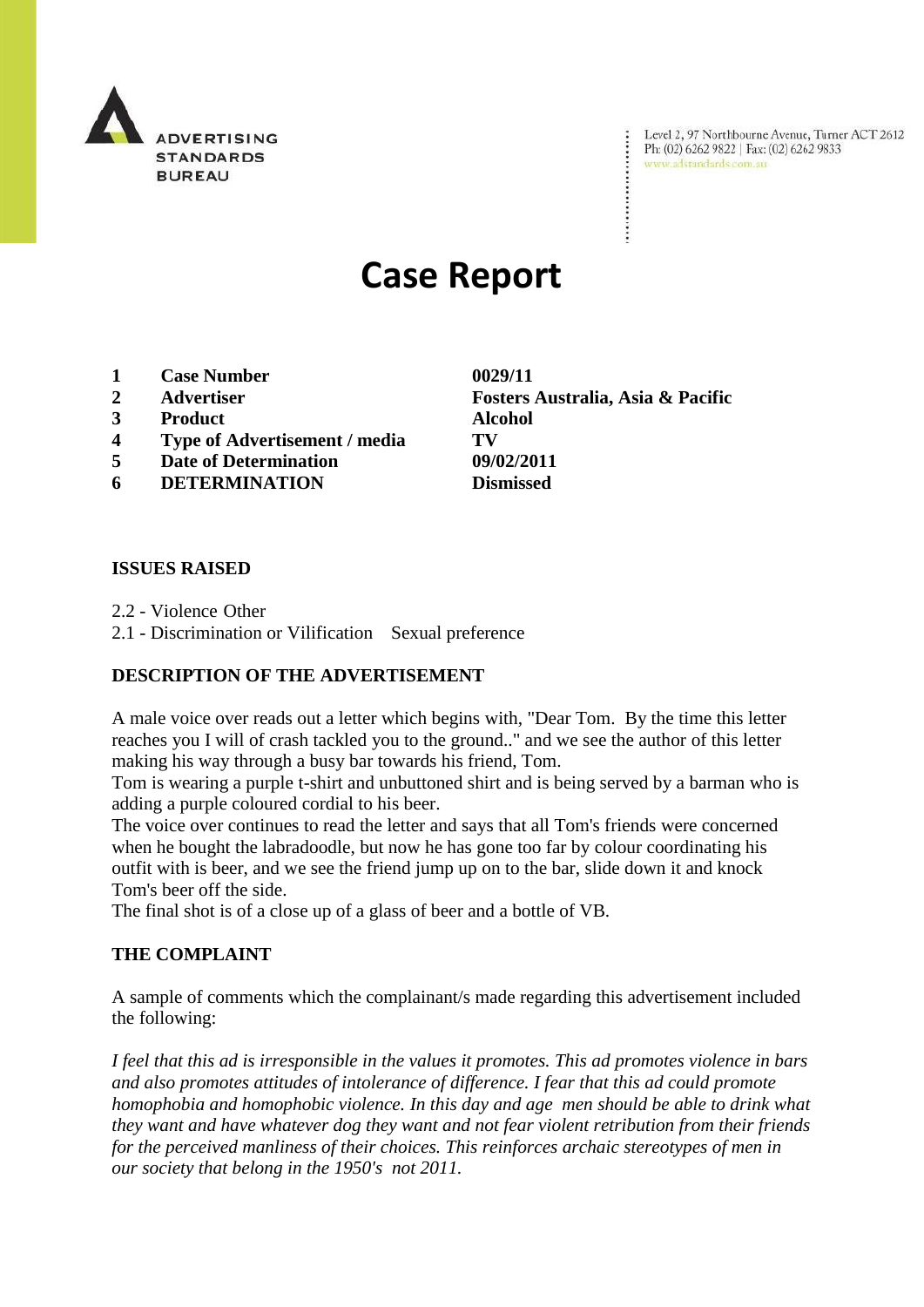*I am deeply offended by this advertisement as the ad insinuates the main male character is gay and his mates are trying to stop him from being so through manner of violence. The ad is clearly aimed at a demographic of Australian men who may already believe that violence against gay men or homosexuals in general is acceptable behaviour. I also believe the ad may incite violence against gay males especially after a drinking session at a pub contributing to violent behaviour in public.*

*Living in Melbourne we have had a lot of violence in the city over the past few years and a lot of it has revolved around the Australian drinking culture. I feel strongly that this ad condones violence and homophobia and should be removed from broadcast immediately.*

#### **THE ADVERTISER'S RESPONSE**

Comments which the advertiser made in response to the complainant/s regarding this advertisement include the following:

*Before I address the concerns raised by the complainant, I"d like to give you some background on the advertisement. This advertisement brings to life the idea of saving your mates from superficial behaviour and sits as part of a campaign titled "Real". The VB "Real" campaign (which includes a number of different advertisements) was inspired by broad population research commissioned by Carlton & United Breweries on "superficiality", which is most often evidenced as heightened vanity and puffery. The advertisements focus on this societal trend and are based on insights including the fact that people are increasingly presenting an image that is not true to who they are. As is often the case in advertising, the campaign brings this to life with much humour and some highly tongue in cheek and exaggerated scenarios.* 

*In the case of "Slide", a man (Tom) is seen purchasing a drink at the bar – he"s colour coordinated his outfit to match his beer. He is seen wearing sunglasses inside and is encouraging the bartender to pour red cordial into his beer in order for it to match his polo shirt. His friend (Stevo), upon witnessing this, flies to "save his mate" from this superficial (and over the top) behaviour. He jumps onto the bar and then leaps dramatically through the air to his mate"s aid. The intent is to stop Tom from removing the beer from the bar. A fellow patron steps back and takes his beer with him as Stevo ultimately slides along the bar. The action in the bar concludes with a final frame of Tom taking off his glasses and looking surprised and a little taken back by the turn of events. The actual feat of flying through the air, landing and then sliding along a bar is not realistic or even feasible in real life (made possible here only with the magic of TV) and appears more exaggerated still through the use of a slow motion film technique. The action takes place as a melodramatic voiceover states the following: "Dear Tom. By the time this letter reaches you I will have crash tackled you to the ground. We thought it was just a phase. So the guys let a lot of things slide, like that Labradoodle pup… but you crossed the line when you colour co-ordinated your outfit with your beer. Anyway, we"re still here for you mate. Stevo." It"s accompanied by low key orchestral music, which transitions into the VB theme song right at the end. I think it's important to flag a number of general but key points up front: 1/ This is a single complaint about an advertisement that has been viewed 2.6 million times within Australia post 8.30pm (or on weekends only during live sport). As such I don"t believe it"s reasonable to represent this single view/complaint as representative of its probable impact upon a*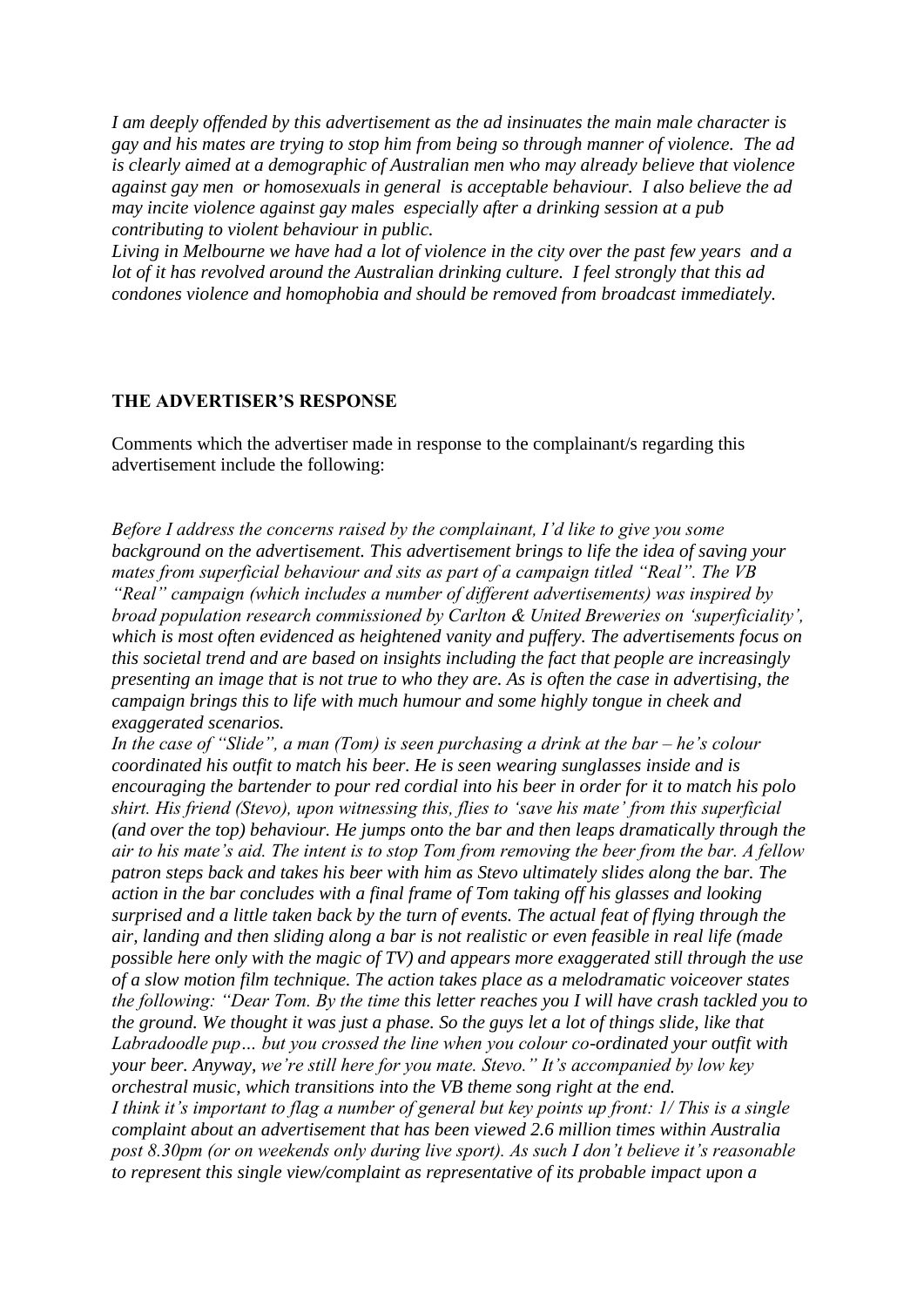*reasonable person within the class of people to who the advertisement is directed (or more broadly) 2/ The advertisement in its entirety is incredibly tongue in cheek and light hearted from the tone/words of the letter (read as a voiceover) to the scenario represented (it's clearly exaggerated and theatrical). 3/ Alcohol consumption throughout the advertisement is minimal and importantly there is no depiction of violence.* 

*In relation to section 2.1 we find Edition Nine of the Ad Standards Newsletter provides a useful list of elements/themes that must be present for an advertisement to be considered in breach. Given our commercial represents an example of the diverse behaviour found in the broader community (it does not reference any one identifiable group), it incorporates many positive themes (mates looking out for mates) and it is clearly light hearted and comedic, we believe we do (importantly) support section 2.1 and so too the AANA Code of Ethics in its entirety. It was never our intention for the scenario presented in the TV commercial to represent stereotypical homosexual behaviours. Our view is that the character and scenario is far removed from the stereotypical and one dimensional depictions of gay men, which are often very camp or sexualised. It"s also important to note that the complainant"s view of the ad targeting "the perceived manliness of their choices" is not what I believe is represented. This advertisement is about not feeling the need to have flashy accessories, costly designer dogs or expensive, overly complicated drinks – it"s about blokes staying true to who they are. In relation to section 2.2, the demeanour of Stevo, combined with the voiceover (which is heartfelt in nature and articulates the motivation for his actions), clearly illustrates that his behaviour is motivated by what he thinks is best for his mate and his desire to save him from his superficial behaviour versus being driven by aggression or anger. It"s clear that Stevo is a mate who is concerned about Tom and wants to stop him from taking his superficial behaviour too far - so in this instance his plan is to literally stop him from removing his beer (with extra colour added to match his outfit) from the bar. Stevo needs to make an impact (both on Tom and also the viewers) so he goes about the intervention in a dramatic and unexpected (but completely safe) fashion. The crash tackle reference should not be taken out of context as the entire "letter", the way it"s spoken and the fact the letter ends with "we"re here for you mate" completely neutralises (at the very least softens) the term. Furthermore there is no depiction of violence. The advertisement ends before you see Stevo successfully grab the beer from his mate"s hand plus there is no physical contact between Stevo and Tom nor are any of the patrons impacted. At the very start of the advertisement, the blokes are seen having a quiet beer (a stubby and pot respectively) and it"s clear that "saving his mate" has motivated his slide down the bar (rather than excessive alcohol consumption). In fact no alcohol is seen to be consumed by Stevo in the advertisement, and any consumption that may be perceived to have happened is minimal given his stubby is more than half full and he is clearly sober looking and sounding. I believe the advertisement in its entirety with all its elements in combination - the music, the voiceover, the slow motion film technique and the sequence of events – leave the impression of a light hearted advertisement as opposed to one that has any heavy, aggressive or violent feel.* 

*In relation to section 2.6, as stated previously the intervention takes place in a dramatic and unexpected – as is often the case with advertising - but completely safe fashion. It is very clear that the behaviour of Stevo is motivated by a desire to intervene in a situation where his mate is exhibiting extreme superficial behaviour (sunglasses inside and colour cocoordinating his beer to outfit) versus being motivated by aggressive/violent tendencies or alcohol misuse. His demeanour and physical actions (whilst dramatic) are controlled and his voice (represented in the voiceover) is calm and sober sounding. No-one in the advertisement is impacted, harmed, inconvenienced or troubled by his actions. The advertisement also shows only "responsible and moderate consumption of alcohol beverages" as is required by ABAC section a) iv).*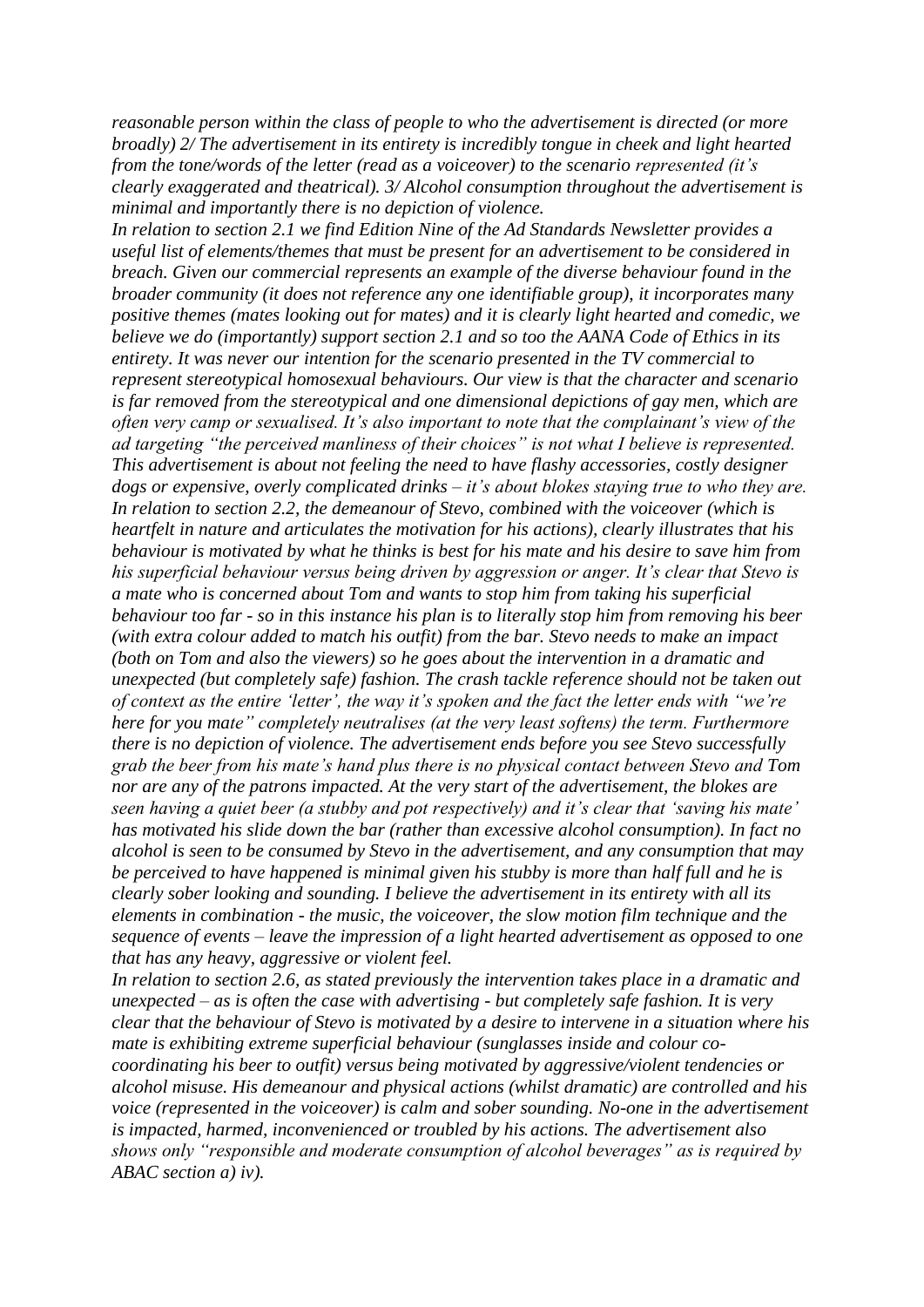*The CUB team takes our responsible marketing responsibilities very seriously and both the Alcohol Beverages Advertising Code (ABAC) and the AANA Code of Ethics were carefully considered during the VB campaign development. This advertisement was also prevetted by the independent Alcohol Advertising Prevetting Service – the AAPS number is 10532. I hope the above satisfactorily covers the issues raised by the complainant in relation to the AANA Code of Ethics.*

## **THE DETERMINATION**

The Advertising Standards Board ("Board") considered whether this advertisement breaches section 2 of the Advertiser Code of Ethics (the "Code").

The Board noted the complainants' concern that the advertisement promotes homophobia and violence.

The Board reviewed the advertisement and noted the advertiser's response.

The Board considered whether the advertisement was in breach of section 2.1 of the Code. Section 2.1 of the Code states: "Advertising or Marketing Communications shall not portray people or depict material in a way which discriminates against or vilifies a person or section of the community on account of …sexual preference…"

The Board noted that the advertisement features a male voice over intending to 'crash tackle' a friend.

The Board noted the advertiser"s response that this is a tongue in cheek, theatrical advertisement and considered that most reasonable members of the community would understand that it is clearly a fantastical situation. The Board noted the complainants' concerns that the advertisement promotes homophobia however the Board considered that the emphasis is on Tom being superficial and that there are no references made towards his sexual preferences.

The Board determined that the advertisement did not discriminate against or vilify men on account of their sexual preference, and that the advertisement did not breach section 2.1 of the Code.

The Board then noted section 2.2 of the Code which requires that "advertising or marketing communications not use violence unless it is appropriate in the context of the advertised product or service."

The Board noted that the advertisement depicts a man sliding across a bar to knock another man"s drink out of the way. The Board noted the complainants" concerns that the advertisement depicts and condones violence, however the Board considered that there is no physical contact between the men and that the actions of the man sliding across the bar are not aggressive, and this is reinforced by the orchestral background music. The Board